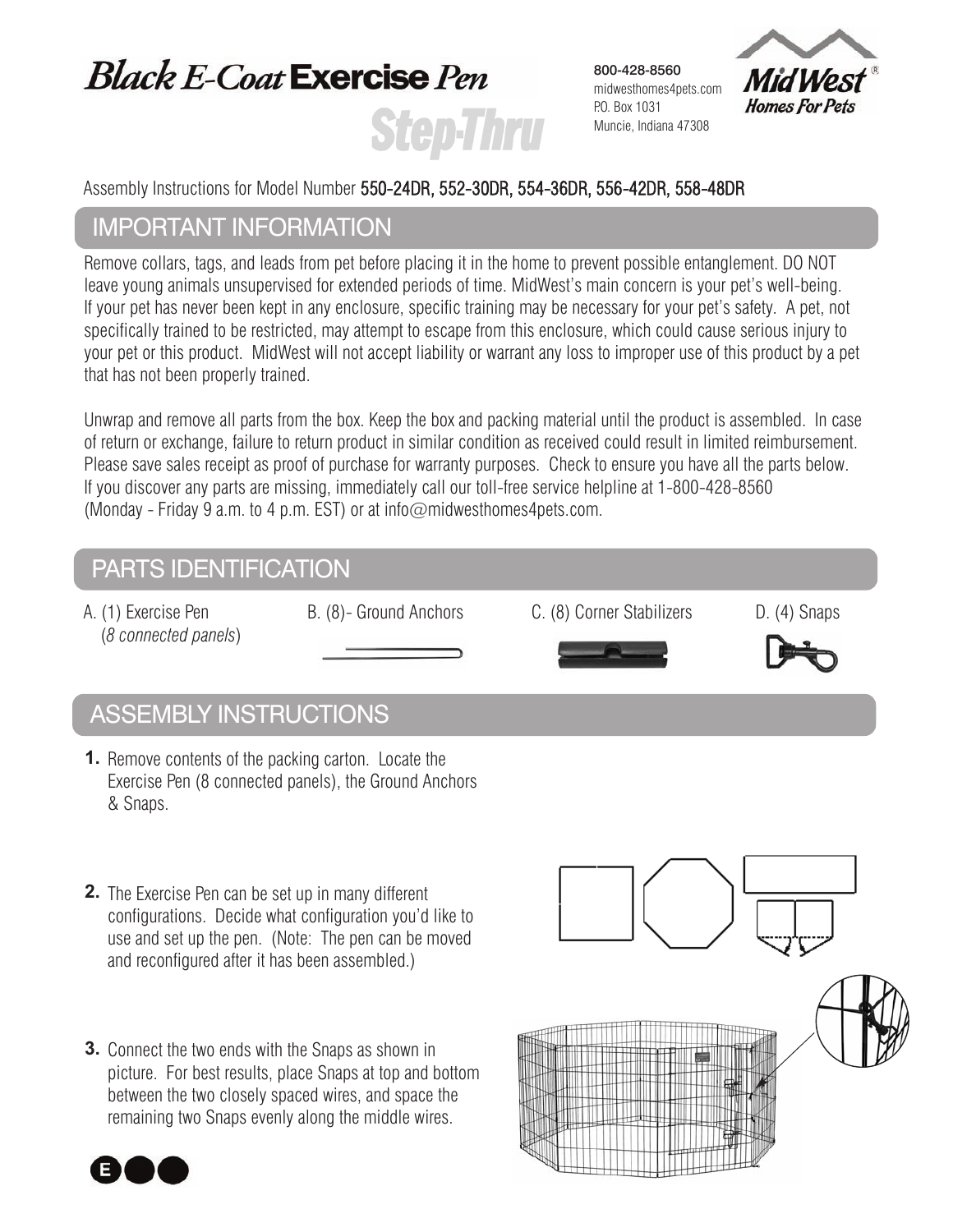- **4.** For added safety, install a Ground Anchor at the intersection of each panel. (Note: Snaps and other details have been eliminated to more clearly illustrate the Ground Anchor.)
- **5.** The Corner Stabilizers can be used as floor protectors (in any configuration) and/or to keep the assembled Exercise Pen in the octagonal configuration. If the animal jumps up on the side, the Stabilizers will help prevent the opposite end from collapsing behind, injuring the animal or possibly allowing the pen to tip over.

Stabilizers attach at intersection of two panels. Roll Stabilizer on top of panels with notch facing down. The slit in the middle of Stabilizer will cover wires. Roll Stabilizer over wires to secure in place.

For maximum stability, place all 8 Stabilizers on the top of the pen. For a mix of stability and floor protection, place every other Stabilizer on bottom of pen. For floor protection only, place all 8 Stabilizers on the bottom.

**6.** Secure pet inside Exercise Pen by closing the door and securing both slide-bolt latches. Be sure the door closes over the safety lock and both latches are properly secured. For added security, fasten the safety clip.